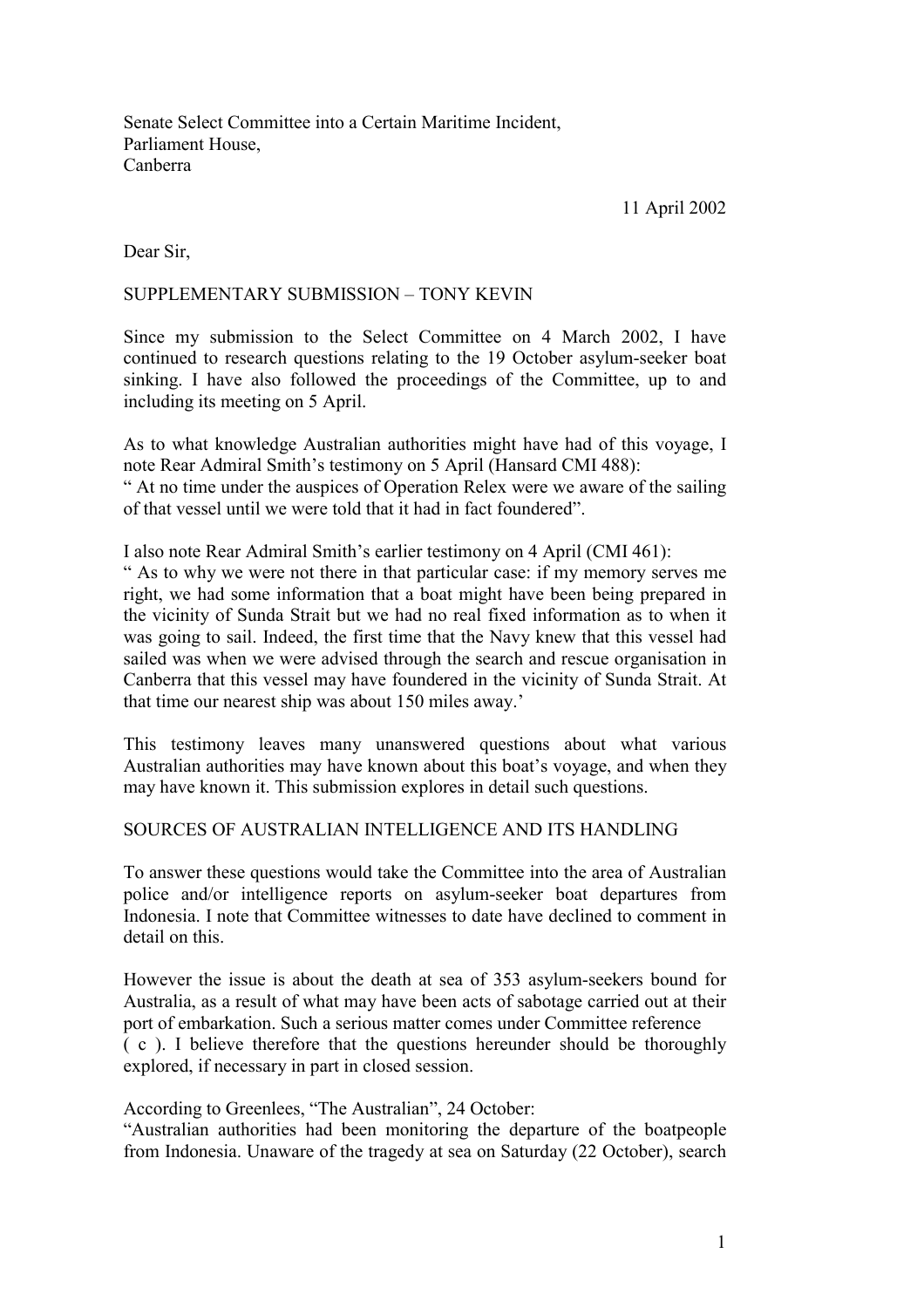and rescue officials in Australia issued an overdue notice on Monday morning  $(24$  October)."

I refer to Rear Admiral Smith's general testimony (CMI 461). Asked whether, once it was clear that a SIEV was on its way, there would be information on how many people were on board, Smith replied that this would vary from case to case. He said:

ìAgain, this would be information drawn from intelligence that we would be provided with. I would like to leave that alone if I could until I have clearance to talk about it.<sup>"</sup>

When then asked whether it would be normal practice, once it was known a vessel was on its way, to start moving an Australian ship in their direction, Smith replied:

"Yes, if we had information that a vessel was being prepared, we would probably have a rough idea of the sorts of numbers that might possibly be embarked. We never really had a strong idea of when things would sail, but our operation and the disposition of the forces available to us would take into account that we might not have any warning at all, and therefore we would be prepared in any eventuality."

If I could try to summarise the parts of Rear Admiral Smith's testimony on pages CMI 454-457 that are relevant to my concerns about the sunken vessel, he testified that "intelligence sits behind" all such monitoring and interception operations (CMI 454). On the basis of some of that information, assessments could be made "on windows when these vessels might appear. We were then able to adjust our patrols and so forth to make those intercepts." (CMI 455). Smith summed up (in relation to the 12 listed SIEV events) "We certainly had some information that boats might be being prepared in different parts of the archipelago ... we pretty much knew where things were going". (Smith cites one exception to this, a boat that ran aground on Ashmore Reef) .

Smith confirmed that, if reports were received of a SIEV making its way to Australia, the interdepartmental committee (presumably the "Halton committee") would probably be made aware of this pretty promptly; but it would be left to the Navy to make detailed decisions as to interception or moving to intercept (CMI 455-456).

In his introductory statement, Smith paid tribute (CMI 449) to the valuable contributions made by, among others, "the airmen undertaking surveillance duties and supporting Australian Customs and Coastwatch personnel", in ensuring that Australia's national interests were protected (by the Navy) while meeting its obligations in ensuring the safety of life at sea.(CMI 449).

Later in his evidence, Smith said (CMI 487-488) that his commands with Operation Relex included the Orion aircraft as well as the Navy vessels. He agreed that he would be aware of the Orion aircraft movements and what they see. He said "there were RAAF P3s (Orions) and there were also Coastwatch aircraft working to us for this operation".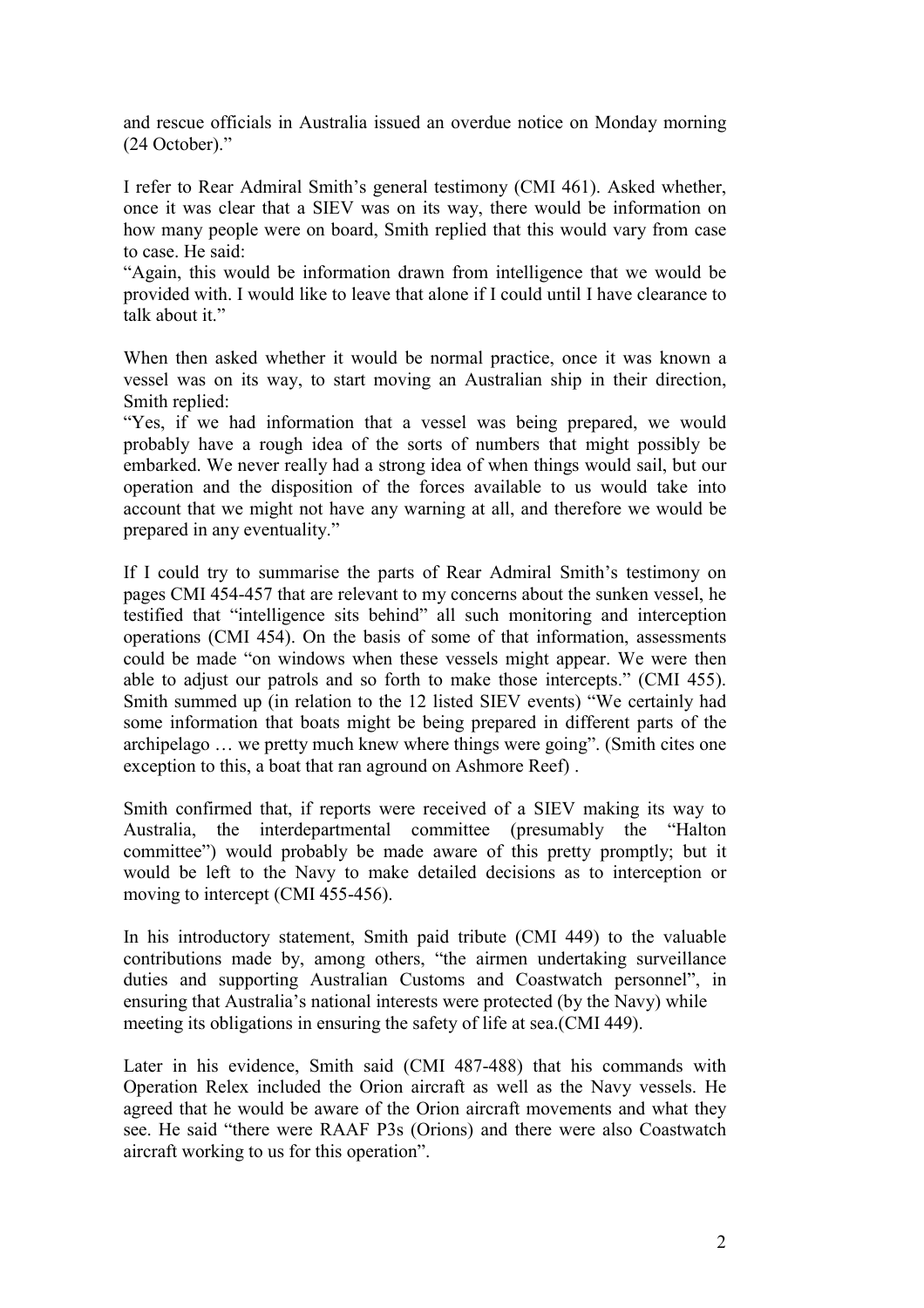# UNCERTAINTIES AND INCONSISTENCIES REGARDING THE PUBLIC RECORD ABOUT THE SINKING OF THIS BOAT

Against the background of Rear Admiral Smith's evidence as to general Australian procedures for SIEV detection and interception, a number of uncertainties and inconsistencies present themselves in the case of this sinking.

The time reference points, as known or estimated from the media record (Don Greenlees, "Australian", 24 October, and various ABC reports) and from survivor accounts, are as follows. The boat left Bandar Lampung, a port in southern Sumatra, in the early hours of Thursday morning 18 October, bound for Christmas Island. 24 passengers got off the boat at an island in the Sunda Strait on Thursday night. The boat continued its journey the next morning, Friday 19 October. It sank at around 2 pm-3 pm on that day (one survivor reports it sank at 3.10 pm) . 44 survivors were picked up by an Indonesian fishing boat on Saturday morning 20 October (one survivor reports at  $11 \text{ am}$ so they were 20-21 hours in the water) and returned to Jakarta, arriving there on Monday 22 October.

Several survivors firmly believe that they saw one or two large boats with searchlights that observed the people in the water during the night 19/20 October. We know now (from Rear Admiral Smith's testimony) that such a boat or boats, if survivors indeed saw this, could not have been RAN. The possibility remains that an Indonesia-based boat or boats might have inspected the scene and reported the sinking.

We know that Australian search and rescue authorities knew that the asylumseeker boat was coming, from Greenlees' 24 October report and from Smith's testimony (above). According to Smith, "the first time that the Navy knew that this vessel had sailed was when we were advised through the search and rescue organisation in Canberra that this vessel may have foundered in the vicinity of Sunda Strait" (CMI 461). Yet according to Greenlees, Australian search and rescue authorities issued an overdue notice on Monday morning (22 October).

This seems odd. When the search and rescue authorities issued this overdue notice on 22 October, did they already know that this vessel had foundered on 19 October?

If so, why did they issue this notice?

When were the Australian search and rescue authorities informed that the boat had foundered? From what source had they been so informed - intelligence reports, aerial surveillance, or a combination of the two?

When did Rear Admiral Smith, and when did Operation Relex, learn that the boat had foundered?

It seems improbable that the Australian search and rescue authorities did not learn of the sinking until the survivors reached Jakarta on Monday 22 October. By this date, Australian authorities would have presumably been officially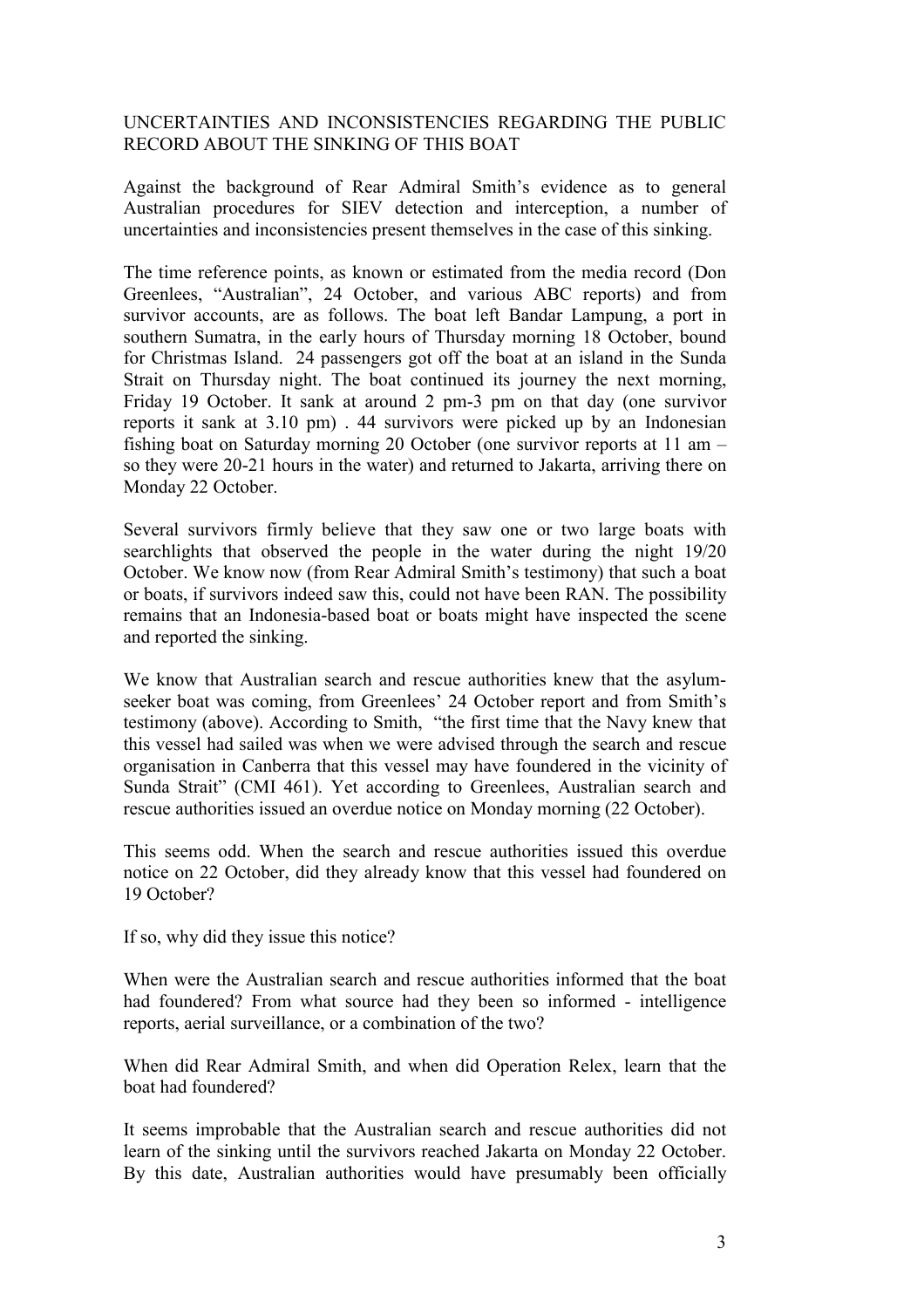advised by the Indonesian Government and by the involved UN agencies, IOM and UNHCR.

It is clear (see towards final part of this submission) that Indonesian authorities had known that the survivors were on their way to Jakarta  $-$  because Indonesian police were waiting at the pier to meet the fishing boat carrying them on its arrival.

In order to be able to put out a boat overdue notice on 22 October, the Australian search and rescue authorities must have had some previous information that this boat had set out for Christmas Island, when it had set out, and from where. Making conservative assumptions about the overloaded boat's low speed and the distance from Bandar Lampung to Christmas Island, the issuance of the overdue notice on 22 October suggests that Australian authorities might have expected it to arrive at the Christmas Island contiguous zone by 21 or 22 October, on the basis of a presumed knowledge that it had set out from Bandar Lampung on around 18 or 19 October.

From where did Australian search and rescue authorities obtain such information, and when did they receive it?

I have not been able to obtain any information about the Australian search and rescue authorities' overdue notice regarding the sunken boat from AUSSAR, the Australian Search and Rescue authority, which comes under AMSA, the Australian Maritime Safety Authority. This surprised me, because I had assumed that all boat overdue notices are public information and not Defenceclassified information, in that they would have to be sent to all shipping, including foreign shipping, to look out for any missing boat. When I queried this to the public information officer at AMSA/AUSSAR, he replied that all requests for information regarding asylum-seeker vessels had to be "processed up the line". I was told several hours later that no information could be provided to me by AMSA/AUSSAR on these matters.

It seems to me desirable that the Senate Committee try to obtain from AMSA/AUSSAR a precise account of their organisation's record of knowledge and activity in this matter, given AMSA/AUSSAR's importance to establishing the full facts of what Australian authorities knew and when did they know it about the sinking of this boat.

## WHAT POLICE OR INTELLIGENCE REPORT WAS SENT TO AUSTRALIA, AND WHEN WAS IT SENT?

Pending presentation of any evidence to the contrary, it seems reasonable to assume, on the basis of Rear Admiral Smith's general testimony and other indications (eg reports and evidence concerning the activities of Kevin Ennis, detailed in my submission of 4 March), that at some time soon after the boat's departure in the early morning of 18 October, a police or intelligence report would have been sent to Australia that this boat had left from Bandar Lampung, bound for Christmas Island. Such a report might also have contained information about the number of passengers, the conditions of armed duress that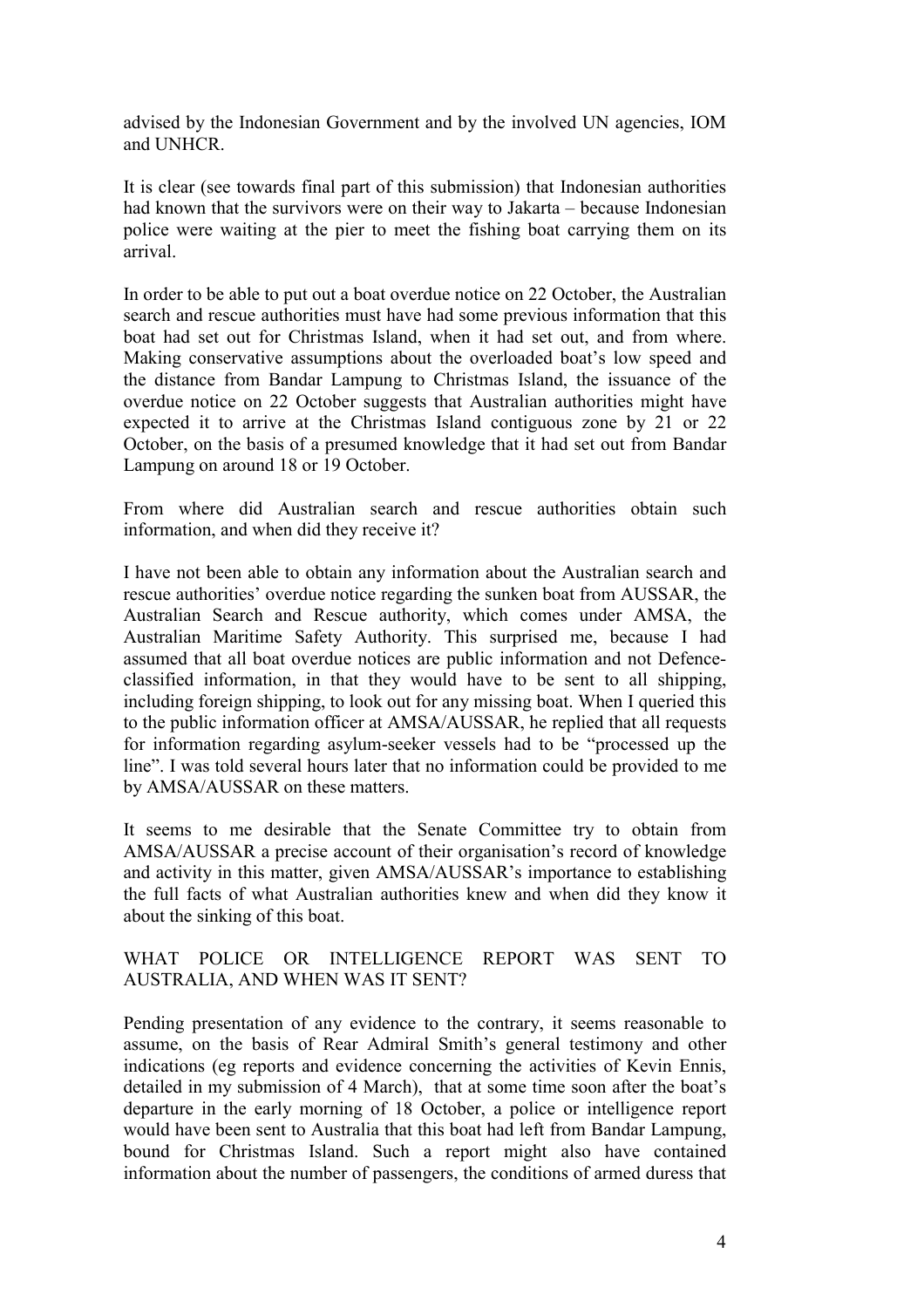forced them to remain on board, and the boat's grossly overloaded and unsafe (i.e. the reported long crack in the hull) condition.

It seems important for the Committee to establish the full timing and content of such a report, if it were sent.

Some 30 hours after embarkation, the boat sank. It seems to me improbable that a police or intelligence report would not have been sent during this long period of time: unless a deliberate decision had been made to delay its despatch to Australia, or to delay its onforwarding by the initial recipient within Australia to other authorities e.g., AMSA/AUSSAR, Operation Relex.

It would seem important to establish the facts on when such a police or intelligence report concerning the departure of this boat may have reached the various relevant Australian authorities.

I am assuming that there would have to have been such a police or intelligence report, for the Australian authorities to have issued the overdue notice on Monday 22 October, and for the Australian search and rescue authorities to have informed Rear Admiral Smith and Operation Relex that the boat had foundered (see quotes above)

MIGHT THERE HAVE BEEN AUSTRALIAN AIR SURVEILLANCE?

My next set of questions concerns the possibility that Australian Orion and/or Coastwatch aircraft may have tracked the movement of this boat at any time before it sank, may have observed its disappearance from its observed course, or may have observed wreckage and survivors.

I do not know whether a police or intelligence report would have reached relevant operational authorities in Australia in time to mount such aerial surveillance. I do know that from the time such a report was received, it could have been quickly acted upon. Surveillance aircraft could have been sent out to monitor a relatively narrow strip of sea along the boat's reported course from Bandar Lampung towards Christmas Island, based on its known departure time and a range of assumptions of how far it might have got at its estimated speed.

Surveillance aircraft would not necessarily be obliged to provide the RAN and/or Operation Relex with all information obtained. They could have been tasked by other Australian official clients to observe this boat, and it would be for those clients to decide what to do with any resulting observations. Unless Operation Relex had been given a task to do, it would not necessarily know about such a report to another Australian client of RAAF or Coastwatch aircraft.

I think it would be desirable for the Committee to try to establish clearly whether any Australian (RAAF or Coastwatch) surveillance aircraft made any observations of this boat before its sinking, or of its disappearance from its observed course, or of any sightings of wreckage or survivors in the water. If so, to what recipients were such reports sent? How were they actioned thereafter?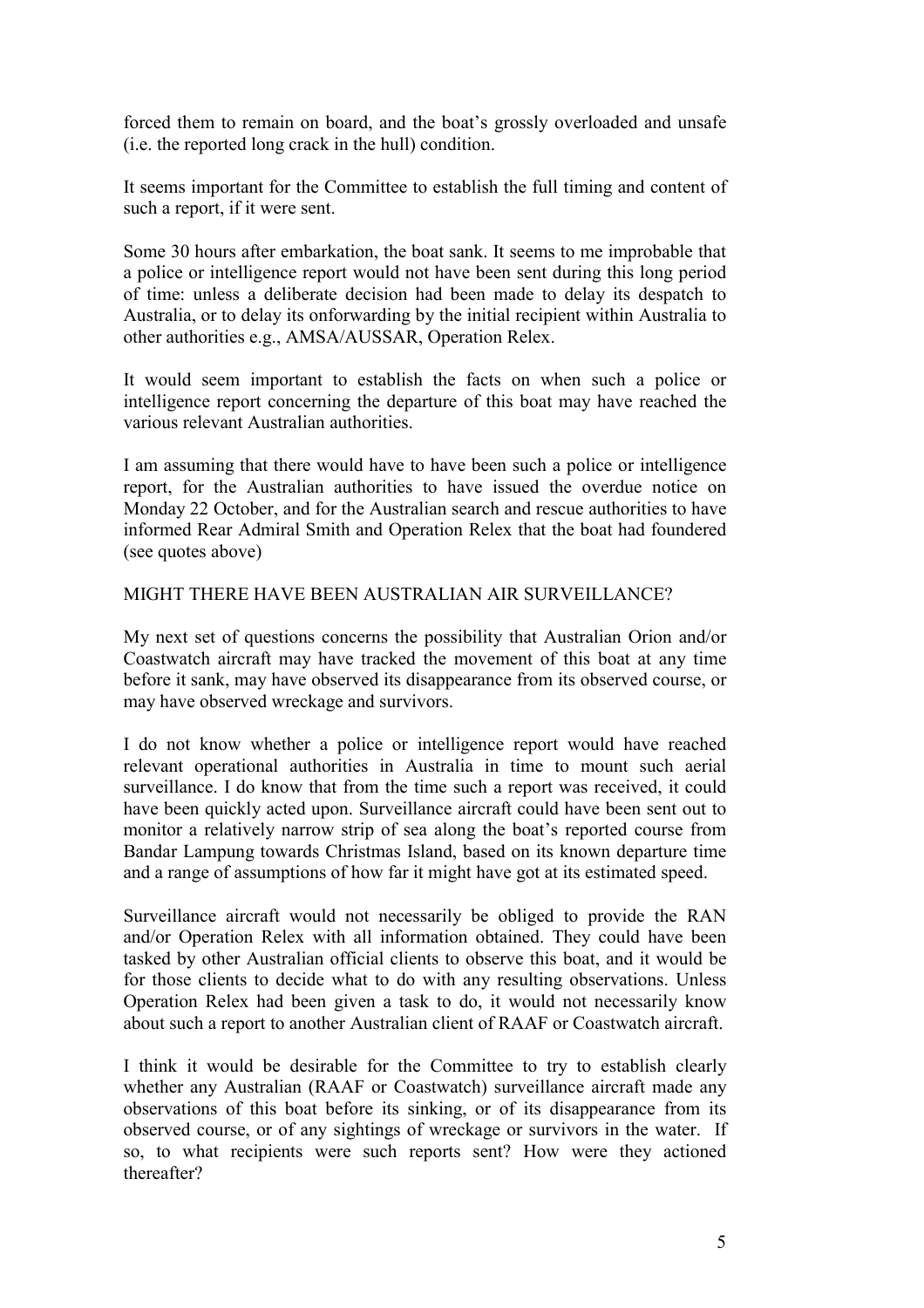The issue here goes to when relevant Australian authorities (not only Operation Relex or the RAN) might have first known, or suspected the possibility of, a SOLAS situation involving this boat in which Australia might have been able to assist the people on board the boat before it sank, or survivors in the water after it sank.

Given that survivors were in the water for between 20 and 22 hours (22 hours was the estimate of the survivor who reported seeing two boats with searchlights), and given Rear Admiral Smith's testimony that the nearest RAN ship was about 150 miles away at the time of sinking, a question presents itself.

If Operation Relex had known immediately at the time the boat sunk (eg if the sinking had been observed from the air), there would have been time for a RAN ship to steam to the scene in about 6 to 8 hours (at an estimated 20 - 25 knots), and try to rescue survivors. Many more lives might have been saved. Depending on how many hours after the sinking the boat's disappearance might have been first detected by any Australian aerial monitoring, this same question would apply.

If Operation Relex did not know about the sinking until more than (say) 14 hours after it had happened  $-$  too late for RAN ships to reach the scene to do anything to try to rescue survivors  $-\text{ did any other parts of the Australian system}$ know, and if so did they delay passing on this information to Operation Relex and the RAN ? If so, for what reason?

### ALTERNATIVE POSSIBILITIES

I now examine two alternative possibilities  $-\frac{1}{2}$  either that a police or intelligence report did not reach Australian authorities in time for aerial surveillance to be mounted, or that the content of the report (as to the boat's unseaworthy and possibly sabotaged state) was such that it was deemed unnecessary to mount aerial surveillance operations out to send out the RAN on any SOLAS mission, it having been presumed from the report that the boat would sink very quickly, most probably while still in Indonesian territorial waters.

This would take possible Australian aerial surveillance operations out of contention, but it would re-focus my concerns on questions (see above) regarding the despatch, content and handling of Australian intelligence reports on this matter.

Assuming there was no aerial surveillance that would have allowed Australian authorities to have sent a message to Indonesian authorities giving map coordinates where the sinking took place or where wreckage might be found, it would still have been possible for an Indonesian authority or agency to have independently, i.e. without Australian assistance, tracked the asylumseeker boat from behind.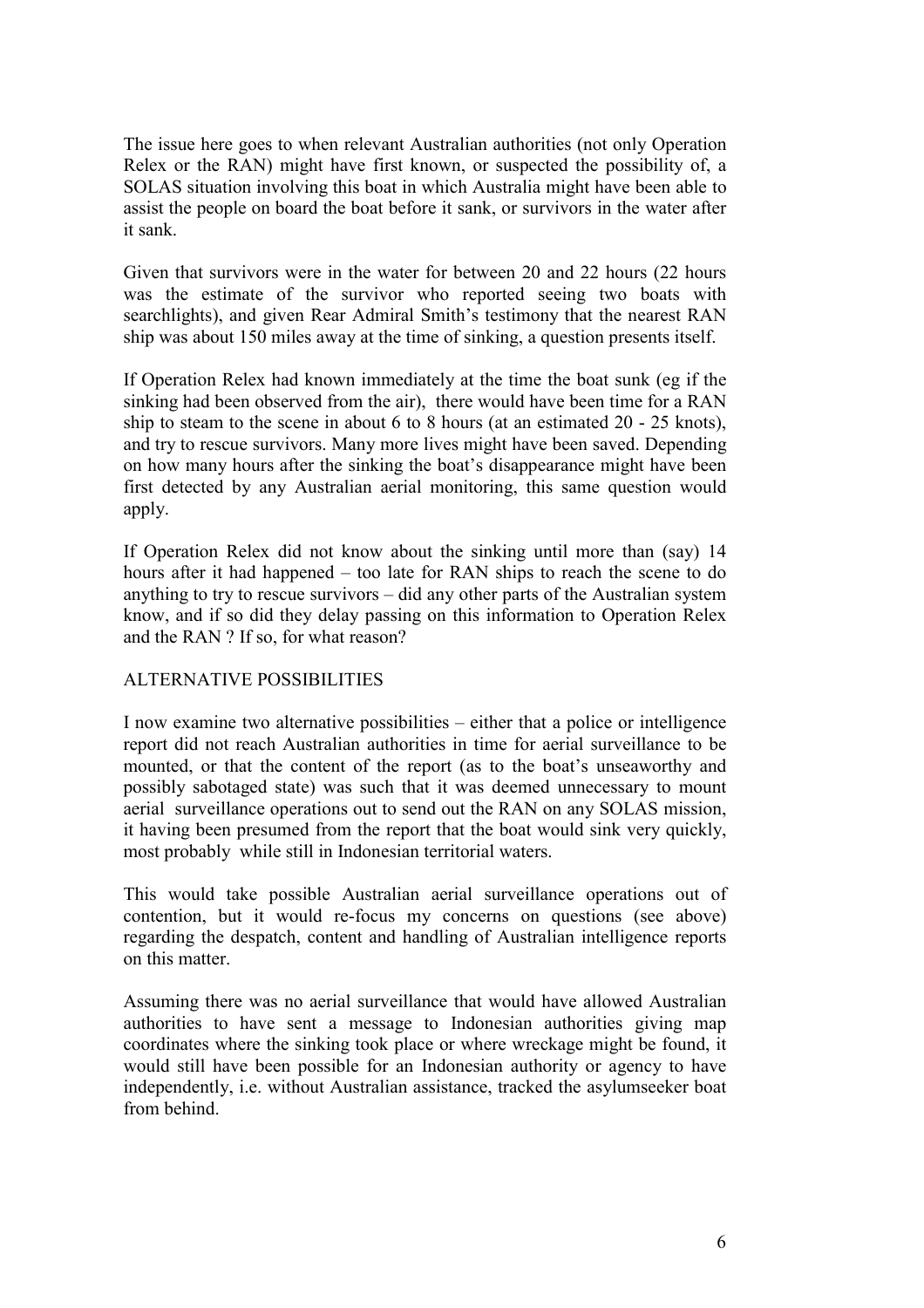An Indonesian ship could have followed the boat's course using out-of-visualsight observation technology (as the Adelaide used with SIEV 4). Or the asylum-seeker boat, or a crew member, might have carried a tracking device.

So it is quite plausible that an Indonesian ship may have relatively easily found and inspected the scene of the sinking, during the night of 19/20 October, without assistance or briefing from Australian authorities. Having observed wreckage and survivors in the water, such an Indonesian ship might have sent back messages that might have been received or intercepted by Australian signals intelligence.

Such an intercept might have been the basis for the first Australian information that the asylumseeker boat had sunk.

It seems important for the Committee to try to find out (probably in a closed session) if such an intercept was made, when it was made, what information it may have contained about survivors, and whether there would have been time to send any RAN ship to help them had the RAN been so tasked. Again, this goes to Australia's SOLAS responsibilities.

Alternatively, assuming there was no signals intelligence on this, or additionally to any signals intelligence, Indonesian authorities might have decided to inform Australian authorities about the sinking. It would be desirable to establish if any such report was conveyed, when it was conveyed, from which Indonesian agency or person, and to which Australian agency or person; and what was done with the information thereafter.

### **CONCLUSION**

I believe that, to establish the full facts of what happened, questions on the above matters could be addressed as appropriate to Rear Admiral Ritchie, Rear Admiral Smith, and to other witnesses yet to appear including Air Vice Marshal Titheridge (eg in respect of the RAAF). AMSA/AUSSAR, Customs Coastwatch, Australian Federal Police, and possibly Australian intelligence agencies, would appear to be possible sources of further relevant information.

# NEW INFORMATION REGARDING THE RESCUE AND RETURN TO JAKARTA OF THE KNOWN 44 SURVIVORS

I wish also to bring to the Committee's attention additional information that I have obtained regarding what happened to survivors between the time of their rescue from the water on 20 October, and their first meetings with the international media on 23 October. This additional information adds weight to a hypothesis that the sinking of this boat may have been a deliberately managed rather than an accidental event.

My previous submission set out the circumstances of the boat's departure that give rise to concerns that the boat may have been sabotaged. In brief, I noted reports of a gross overloading under duress of armed uniformed personnel; of passengers being afraid at how low the boat was in the water and how grossly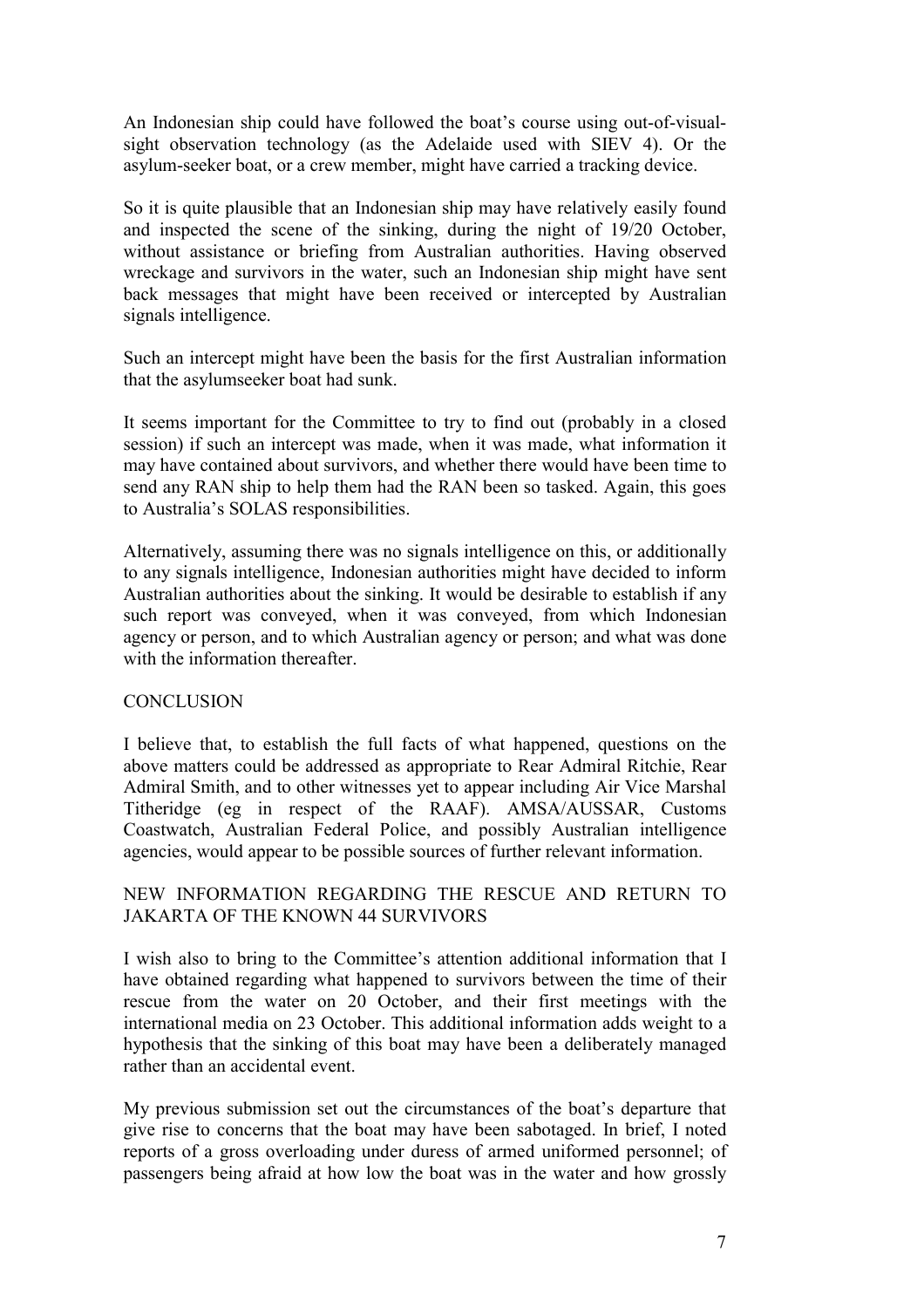overcrowded it was; of passengers being lied to that this boat was to meet a larger boat for the sea voyage to Christmas Island; of 10 passengers paying bribes to be allowed to get off; of a long crack in the hull, requiring bailing almost from the start of the voyage; of 24 frightened passengers getting off at an island in the Sunda Strait, leaving 397 on board; of an engine failing, and of passengers trying unsuccessfully to fix it; of the overturned boat breaking up into planks almost immediately after it foundered, suggesting that the hull may have been weakened.

I now want to add to that list of adverse factors (that I do not think could plausibly all be attributed to coincidence), an account of what happened thereafter. This account is drawn from further questions put to survivors through Mr Keysar Trad, and discussions with two international journalists and IOM and UNHCR officials in Jakarta, and with two readers of the Indonesian language press.

I have referred already to survivors' reports of a large ship or ships with searchlights during the night of 19/20 October.

The next day around 11 am, an Indonesian fishing boat arrived to rescue survivors. The crew told a survivor that they had seen luggage floating in the water in towards their fishing area and had come out to look, beyond their normal fishing area.

This seems improbable. The over 400 passengers on the 19 metre boat would have had no room for luggage; and any floating objects would not have floated far away from the survivors and the planks they clung to.

It seems more plausible that the fishing boat was instructed where to look, and perhaps paid to do so (perhaps by the reported ship that witnessed the scene overnight?).

All 44 asylumseeker survivors were picked up by one fishing boat. No crew member was among them. The survivors did not see any crew member again  $$ they presumed the crew members had drowned.

However the Greenlees 24 October report states: "Another fishing boat reportedly pulled four bodies and one survivor out of the water." Two survivors refer to "the fishing boats" I have seen no further references to a second boat or to the survivor Greenless reports that it rescued. Might this have been a crew member? (Surviving crew members might have swum away from the refugee survivors in the water).

The rescue boat that picked up the 44 survivors was a fishing boat whose home port was Jakarta, some 300 km away from the reported scene of the sinking. It had not yet begun to fish. It immediately set course back to its home port Jakarta (300 km). This seems remarkable altruism: it could have kept the survivors on board till it had caught a load of fish and was ready to go back to Jakarta, or it could take taken them to a much closer landfall (the south coast of Java was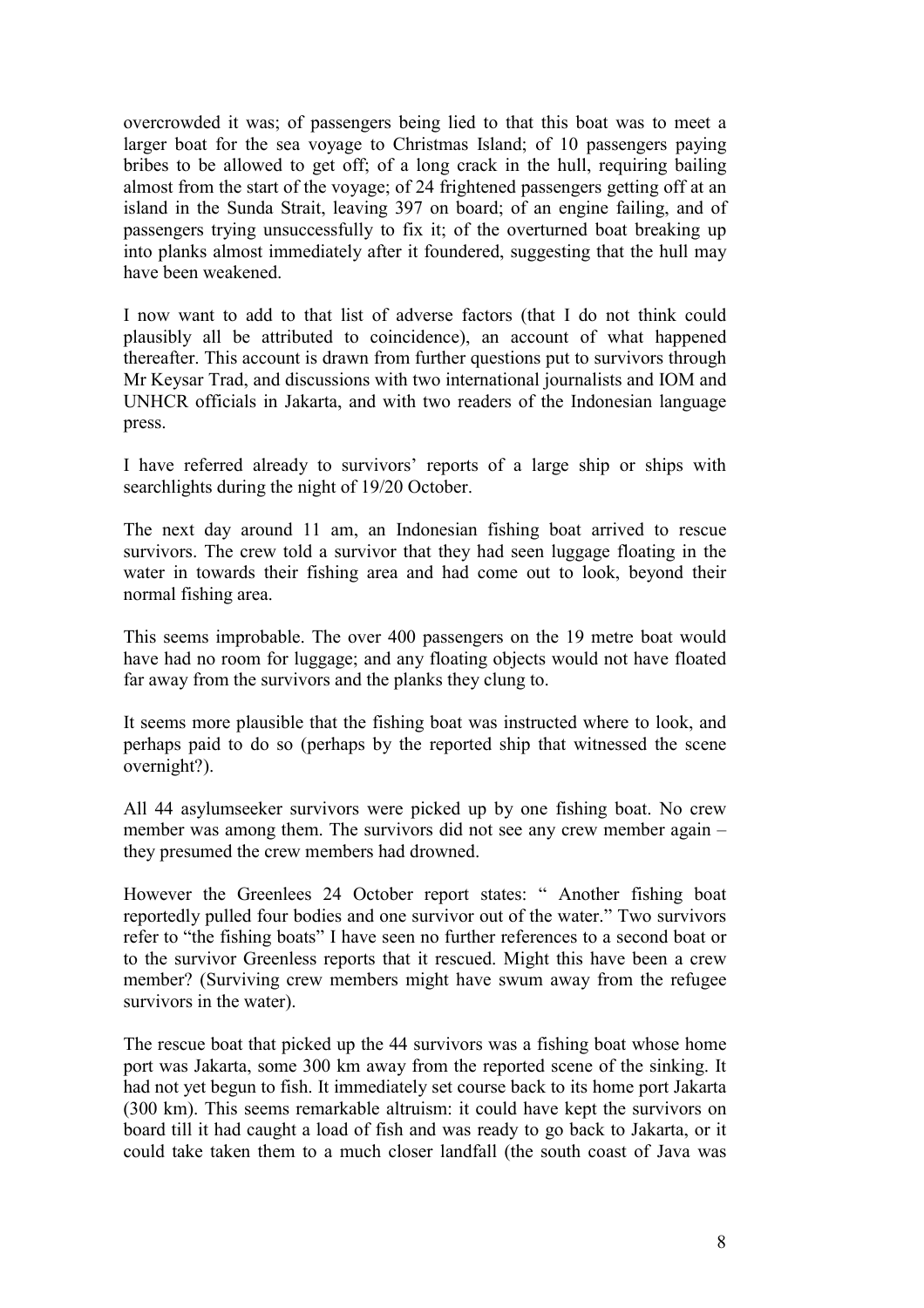only 80 km away, or if it had a radio it could have sent a message to the Navy or police to ask them to come and pick up the survivors. It did none of these things.

One and a half days later, (which would seem to make it on Sunday afternoon) the fishing boat met another fishing boat returning to Jakarta with a full catch. The survivors were transferred to this second vessel and taken on to Jakarta.

This second fishing boat was met at the Tanjung Priok port in Jakarta on Monday 22 October by Indonesian immigration police, who obviously knew that rescued non-Indonesian survivors were coming. The survivors  $-$  recalling their previous encounter with armed uniformed personnel while embarking at Bandar Lampung – refused to get off the boat until an international representative was present. An International Organisation for Migration representative came to the port, escorted the survivors ashore, and bussed them to accommodation at Bogor.

The survivors met the media the next day 23 October. Stories were filed and carried around the world as front-page news on 23 and 24 October.

The Indonesian press did not cover the story in much detail. Basically they relied on reproducing foreign newsagency reports. There were no photographs or interviews in the Indonesian press with the captains or crews of the two fishing boats  $-$  the one that rescued them, or the one that brought them to Jakarta. There was no information in the Indonesian press about the names of these boats, or of their captains, or of their parent companies. These boats are now unknown and would be difficult to trace.

This seems strange, after such a major loss of life and dramatic rescue. I am told that the Indonesian press seemed reluctant to get into detailed reporting of this event. Possibly they recognised that it was a sensitive matter involving police and that it was not wise for the local media to delve too deeply.

There does not seem to have been any serious Indonesian investigation of the sinking. The people smuggler Abu Quessai was arrested on grounds of documents fraud and is still understood to be in prison. Two police brigadiers were arrested in Riau (up near Singapore/Malaysia – perhaps they were running away) for taking part in the armed duress at the embarkation in Bandar Lampung. No more is known about what happened thereafter or if there was any further official investigation of the circumstances of the boat's departure, sinking, or rescue of survivors.

Summary: I believe that these additional circumstances of rescue and retrieval to Jakarta add weight to my hypothesis that the boat may have been intended to sink, thereby creating a major loss of life and a major deterrent signal against people-smuggling from Indonesia to Australia. For that to work, it was necessary not simply that the boat disappear without trace  $-$  leaving a mystery but that some survivors be found and transferred to Jakarta where they would be accessible to international media, so that a major "concrete" international news story would be generated.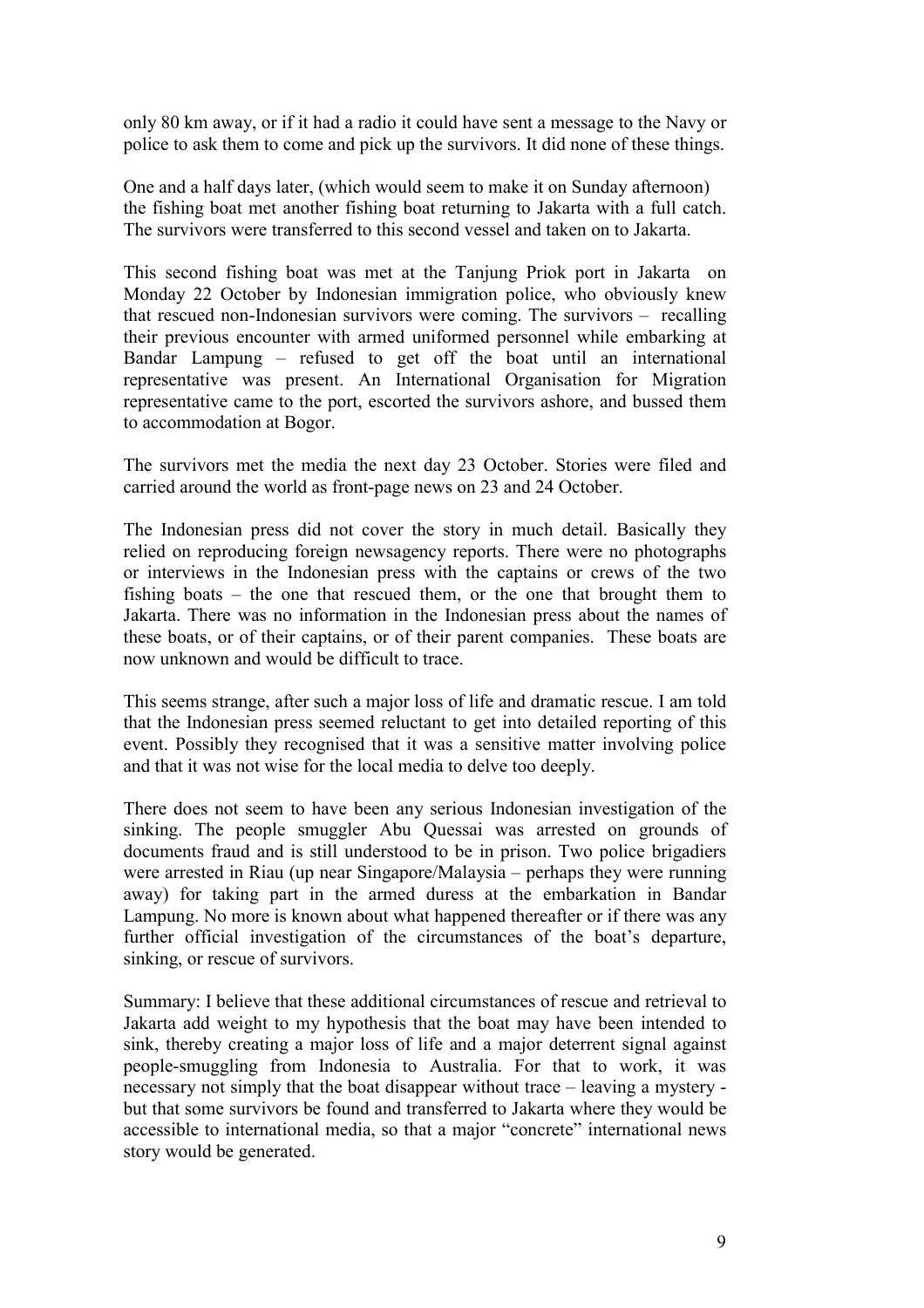I do not believe that the long list of inexplicable circumstances of the survivors' discovery, rescue and transfer to Jakarta can plausibly be attributed to coincidence. The more economical hypothesis is that this was a managed event.

The day after the news broke on 23 October, the Indonesian Foreign Minister Mr Hassan Wirayuda issued a statement. He said that Indonesia was very concerned over the sinking of this boat and the very heavy casualties. He promised temporary shelter in Indonesia for the survivors, in consultation with UNHCR. He said that he had discussed the tragedy with Mr Alexander Downer, and had asked Downer for suggestions as to what kinds of measures could be taken to prevent further such tragedies.

A few days later, it was announced that Australia and Indonesia would co-host an international conference on people-smuggling. This was an initiative that Australia had long been pressing but Indonesia had been resisting, because it considered that people-smuggling in these waters was an Australian and not an Indonesian problem.

I believe that this major human tragedy in waters near Indonesia, which came under the spotlight of world media attention, forced Indonesia's hand, by making people-smuggling in these waters an Indonesian problem also.

Finally, I wish to recall for the Committee how Australian government perceptions of the people-smuggling problem changed over the two months from 9 September to 10 November 2001.

On 9 September ( ABC TV "Insiders" program), "Downer admits limited success in people smuggling talks", Mr Downer said: "We are looking at enhancing collaboration between our police forces and security agencies generally"... "What the Indonesians have started to do now is tighten up their barrier control" ... "To be fair to them, this will all constitute a significant change of policy." ... "The point is, it is not far to go from Java to Christmas Island or from Eastern Indonesia to Ashmore Reef. The simple proposition put by the people traffickers to these people who buy these passages from them is that they can get them pretty easily by boat from different parts of Indonesia to these two parts of Australia. *It is pretty hazard-free* ...". (My italics).

A Department of Prime Minister and Cabinet minute of an interdepartmental meeting on October 7 2001, "Options for handling unauthorised arrivals: Christmas Island boat" (a whited-out version of which was tabled in Parliament on February 19 2002) said:

"A strong signal that the people smugglers have succeeded in transporting a group to the mainland (Australia) *could have disastrous consequences*. There are in the order of 2500 PUA's (potential unauthorised arrivals) in the pipeline in Indonesia awaiting transport, therefore *this should be avoided at all costs*." (my italics)

On 10 November 2001, in Mr Howard's post-election ABC TV interview with Kerry O'Brien, the following exchange took place: